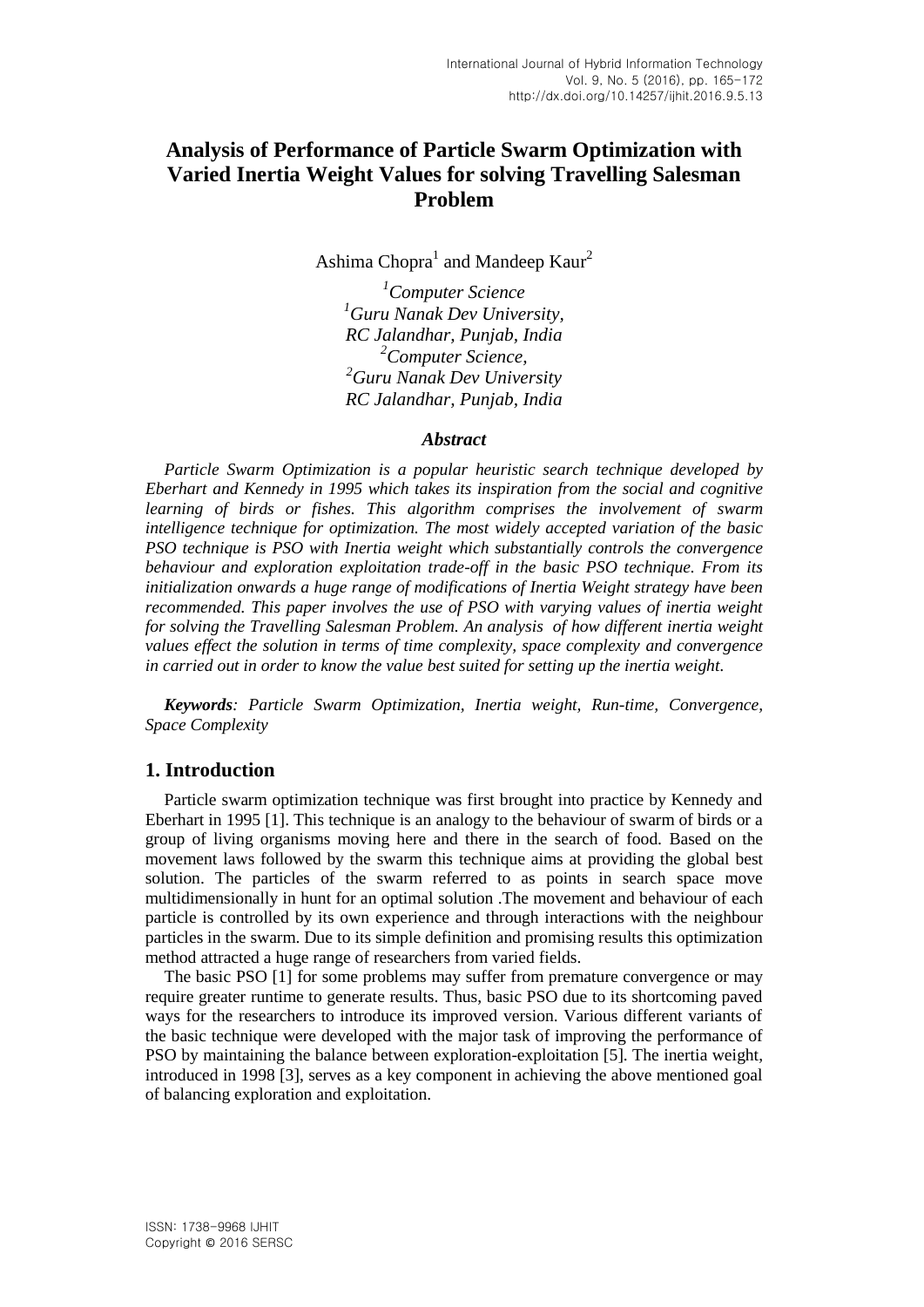### **2. Problem Formulation**

PSO is heuristic technique employed to find a best solution much faster than the other algorithms. It's simple concept and easy implementation has made it popular among researchers. It suffers from the problem of swarm stagnation. Swarm stagnation occurs when the best solution is located at local optima trapping the whole swarm leading to swarm stagnation. . Thus, to overcome this short coming of PSO its varied version PSO with inertia weight was introduced. This paper analyses how the varying value of inertia weight affects the solution of TSP problem which is solved using PSO with inertia weight technique. The analysis focuses on finding out the value of inertia weight that is optimal from the point of view of convergence, execution time and space complexity.

The travelling salesman problem (TSP) is included in the group of most widely evaluated NP-hard combinatorial problem .Its definition is easily understandable to a naive user because of its deceptively simple definition .Yet it remains in the elite group of one of the most challenging problems in research. The simple description of TSP is:

Given a list of cities and their intermediate distances, the aim is to find a shortest possible path that covers each city exactly once. Assume a graph  $G = [v, e]$  where v represents set of vertices and e represents set of edges. Consider  $D_{ij} = d$  as the distance matrix associated with each edge e. The TSP provides solution in the form of a minimum cost or distance cycle known as Hamiltonian circuit or cycle that traverses each vertex exactly once.

### **3. Particle Swarm Optimization**

PSO is a population based optimization technique which comprises of number of mass less and volume less particles that can be called as points that flies in the search space towards the best solution in the swarm. The movement of the particles in the swarm space is governed by the socio-psychological model of learning. PSO guides the swarm towards optimal solution by allowing information exchange among the individual particle of the swarm. Two vectors *i.e*., velocity vector and a position vector are being maintained by each particle of the swarm. It is mandatory for each of the particle to follow velocity and position update rules during each generation. The updations are made possible by knowing the particle's previous best position and the best position found by the entire swarm so far. Let vi and xi be the velocity and the position vector respectively and M be the no of particle in the search space or swarm. The update rules in the standard PSO [1] are defined as

$$
v_i^j \leftarrow v_i^j + c_1.r_1^j.(pbest_1^j - x_1^j) + c_2.r_2^j.(gbest_1^j - x_1^j) (1)
$$
  

$$
x_1^j \leftarrow x_1^j + v_1^j (2)
$$

In equation. 1, pbest is the best position of a particle whereas gbest is the best position of the whole swarm.  $c_1$  and  $c_2$  are the two constants to measure relative performance of pbest and gbest.  $r_1^j$  and  $r_2^j$  are random numbers distributed in [0, 1] and j (1<j<n) represents jth dimension of the search space. In PSO, if the particles get confined to local minimum, there exists a tendency for escape via a sort of momentum built into the algorithm via inertia weight parameter.

### **4. Inertia Weight Particle Swarm Optimization**

To date, many variants of the basic PSO have been proposed to improve its PSO. In order to bring about balance in the global search and local search capabilities of PSO, Shi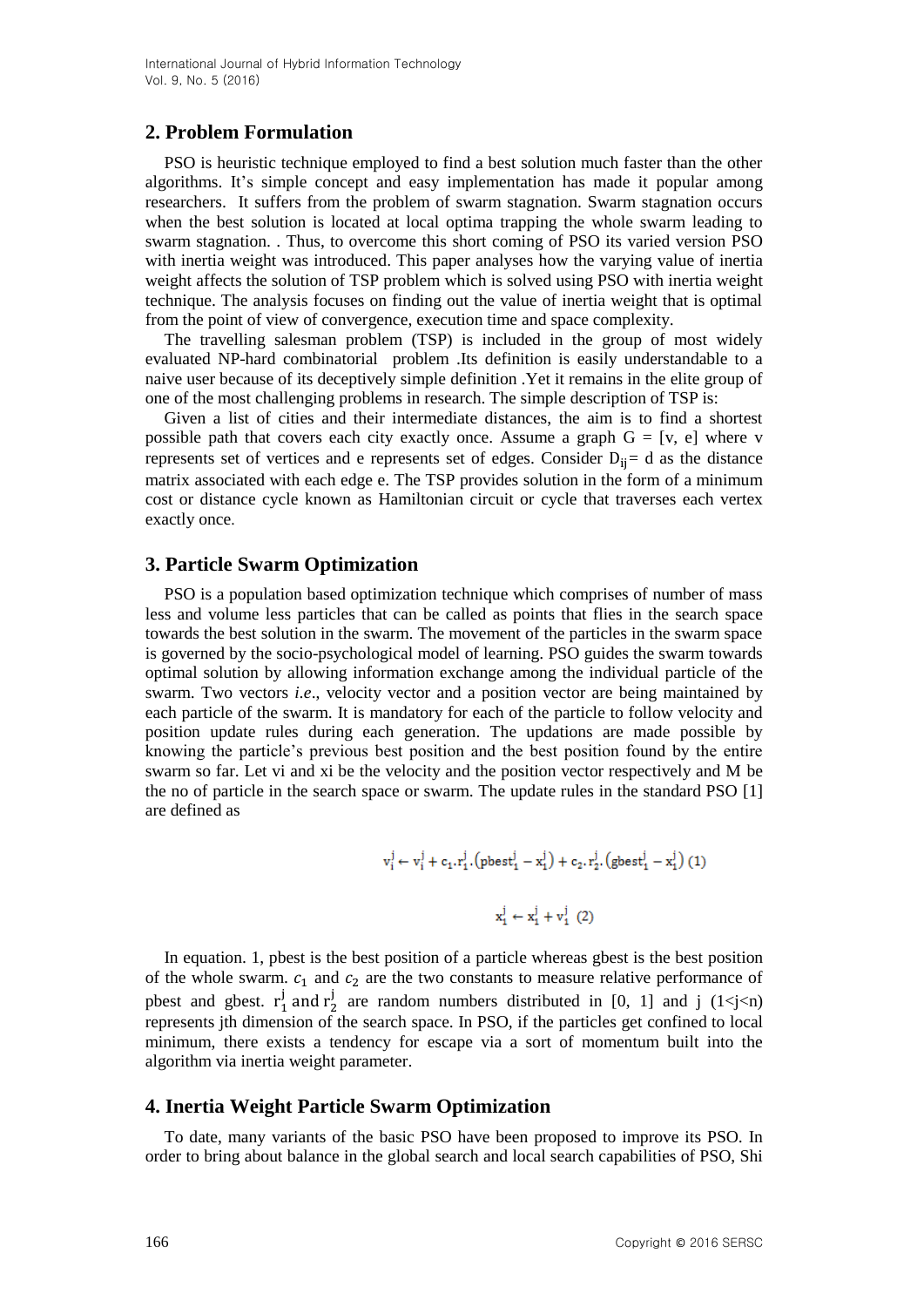et al. introduced a new parameter called inertia weight into basic PSO [6]. This algorithm is called inertia weight PSO (IWPSO) and shows improvement in terms convergence speed in comparison with the original PSO.

In IWPSO, the velocity update equation (1) of basic PSO is modified as follows:

$$
v_i^j \leftarrow w v_i^j + c_1 . r_1^j . \big( \text{pbest}_1^j - x_1^j \big) + c_2 . r_2^j . \big( \text{gbest}_1^j - x_1^j \big) \hspace{1cm} (3)
$$

where, w represents the inertia weight. In IWPSO, the function of inertia weight w is to balance global exploration and local exploitation. It is also meant for controlling the previous velocity's impact on the present velocity for a given particle. Inertia weight w linearly decreases according to Equation 4.

$$
w = w_{\text{max}} - \frac{w_{\text{max}} - w_{\text{min}}}{k_{\text{max}}} \times k \tag{4}
$$

where  $w_{\text{max}}$  is the initial weight,  $w_{\text{min}}$  is the final weight and  $k_{\text{max}}$  is the maximal iteration numbers and k is the current iteration number.

Need for Inertia weight in Particle Swarm Optimization:

- PSO suffers from swarm stagnation where
- in the particles of the swarm get confined to local minimum. With the advent of inertia weight there exists a scope for the particles to escape with the onset of momentum built into the algorithm via inertia weight parameter.
- The motivation behind the inception of inertia weight was to eliminate the need for a constant  $v_{max}$  which was introduced in the basic PSO mainly to limit the velocities of the particles and improve the resolution of the search and to act as a constraint for controlling the global exploration ability of particle swarm. Further, the concept of an Inertia Weight was developed to better control exploration and exploitation and to eradicate the need for  $V_{max}$ .
- As initial velocity plays a pivotal role in balancing exploration and exploitation process of swarm Inertia Weight (w) is used to control the velocity.
- In IWPSO the inertia weight controls the impact of the previous velocity on the present velocity for a particle which in turn is helpful for maintaining the balance among global exploration and local exploitation.

### **5. Experimental Parameter Setting**

• Initial Population

The initial populations are generated at random and initialized to n particles at time t.

• Swarm

It is an apparently unregulated pattern of moving particles wherein each particle is visualized as moving in a haphazard manner in random direction.

Population Size

The performance of the standard algorithm is independent of the population size as concluded from the past research performed by Eberhart and Shi [18]. Therefore, in order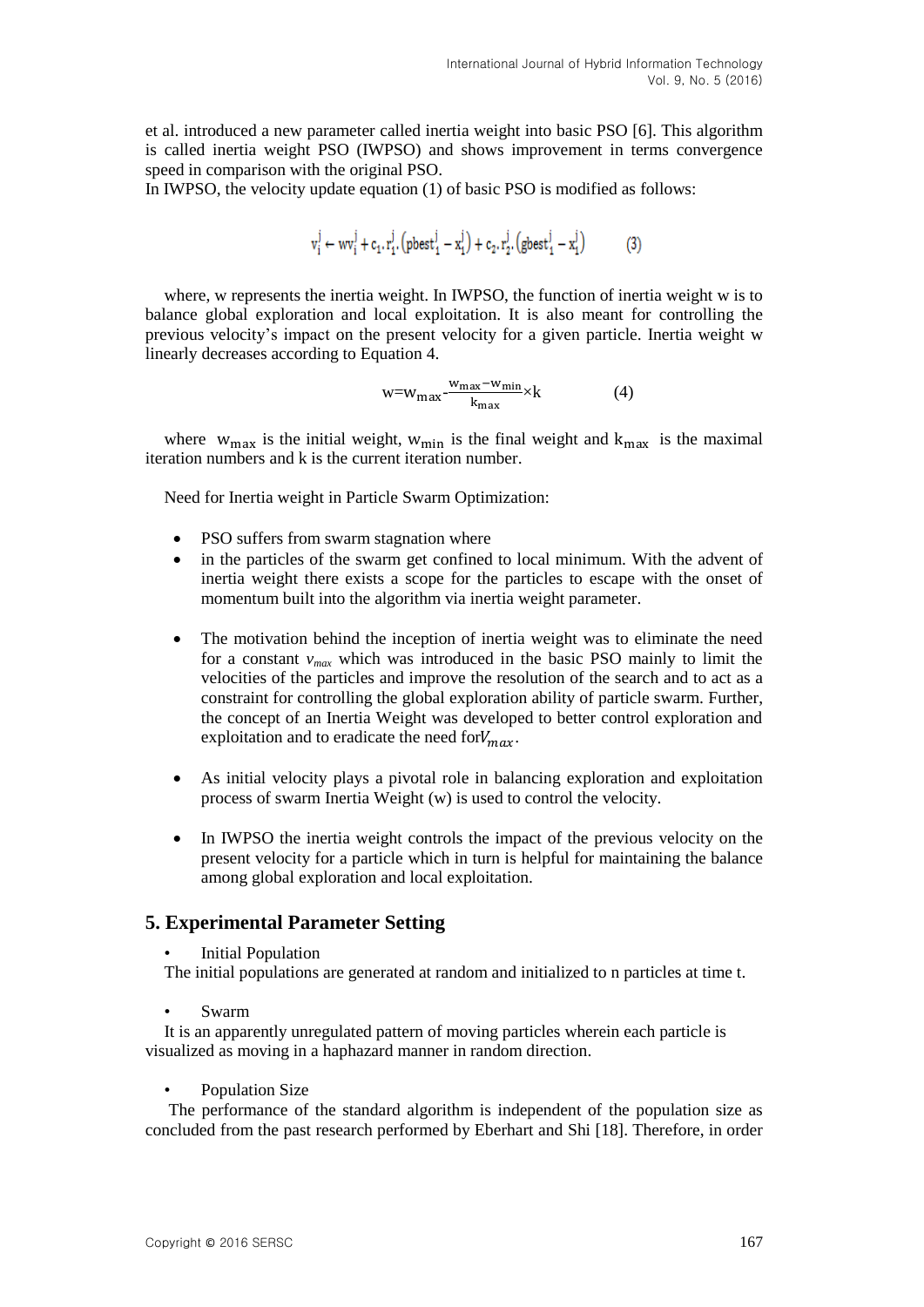to reduce the computational requirements the population size in this analysis is fixed to 10 particles.

• Maximum Iterations

This refers to the maximum number of iterations carried out in order to obtain the optimal result by allowing the convergence of the fitness value with the optimal result possible. In this analysis, the maximum iterations are set as 200.

• Inertia Weight Considerations

The PSO algorithm used in this paper uses the value for the inertia weight initiating from 0.45, 0.55, 0.65, 0.75, 0.85, and 0.95 for solving the TSP.

# **6. Experimental Results**

In order to describe the effect of change in inertia weight values on the efficiency of the optimization results the algorithm was tested using several values of inertia weight [0.45, 0.55, 0.65, 0.75, 0.85, and 0.95] for solving the TSP problem. In this study, we analysed the convergence, execution time and space requirements obtained using the different inertia weight values. Based on the results obtained the optimal value for inertia weight in terms of run-time, memory requirements and convergence are demonstrated.

The experimental were performed on Intel(R) Core(TM) i5-2430M CPU 2.40GHz/4G RAM Laptop using MATLAB R2012a.

a. Analysis based on Run-time

The graphical figure presented provides the completion time of the TSP corresponding to the particular inertia weight value. From the experimental results obtained it can be clearly concluded that with the increasing value of inertia weight the completion time of TSP increases. From the experimental results it can be clearly intercepted that for inertia weight value 0.45 the algorithm competes in 23.1057 seconds which is the minimum value and the maximum value i.e. 25.7739 seconds is taken by the inertia weight value 0.95.



**Figure 1. Graphical Representation of affect of Varied Inertia Weight Value on Run-Time**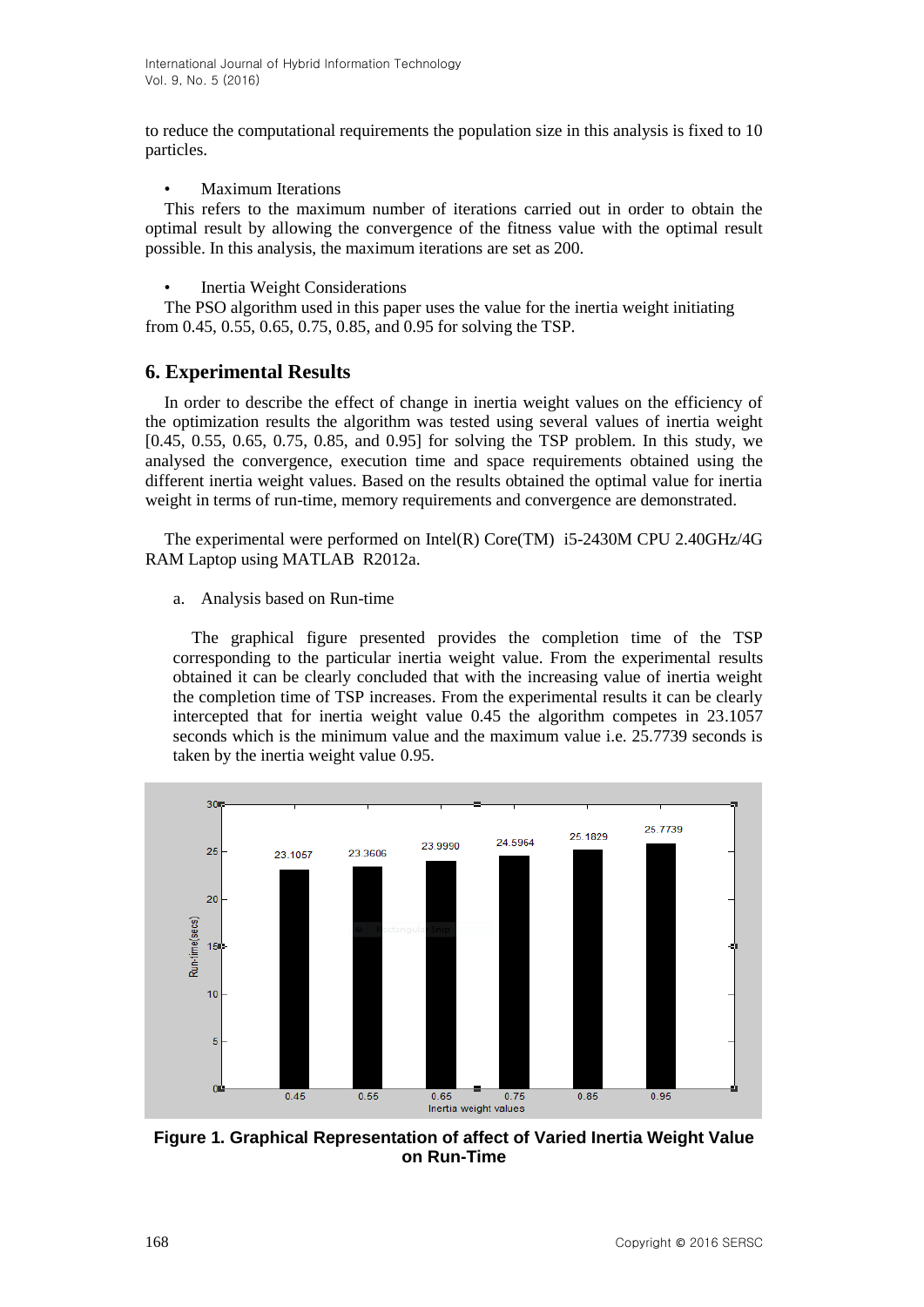#### b. Analysis based on the space requirements

The table below enlist the memory requirements for the algorithm for each different value of inertia weight. The space needed in most cases is equivalent and on an average is in the range of 0.0690 bytes to 0.0700 bytes. On comparative grounds, it can be analyzed that the least memory requirements are for the inertia weight value 0.55 and inertia weight 0.65 occupies the most of the space.

## **Table 1. Analysis of Memory Requirements for Varied Inertia Weight Values**

| Inertia weight values | Memory space occupied (bytes) |
|-----------------------|-------------------------------|
| 0.45                  | 0.0694                        |
| 0.55                  | 0.0690                        |
| 0.65                  | 0.0700                        |
| 0.75                  | 0.0698                        |
| 0.85                  | 0.0690                        |
| 0.95                  | 0.0695                        |

### c. Analysis based on convergence speed

The following figures show the convergence comparisons. The experimental results show that the convergence speeds of PSO algorithm shows the best performance for inertia weight value as 0.55 and 0.85 and the worst performance is observed for inertia weight value 0.45.



**Figure 2. Analysis of Convergence Pattern for Varied Inertia Weight Value**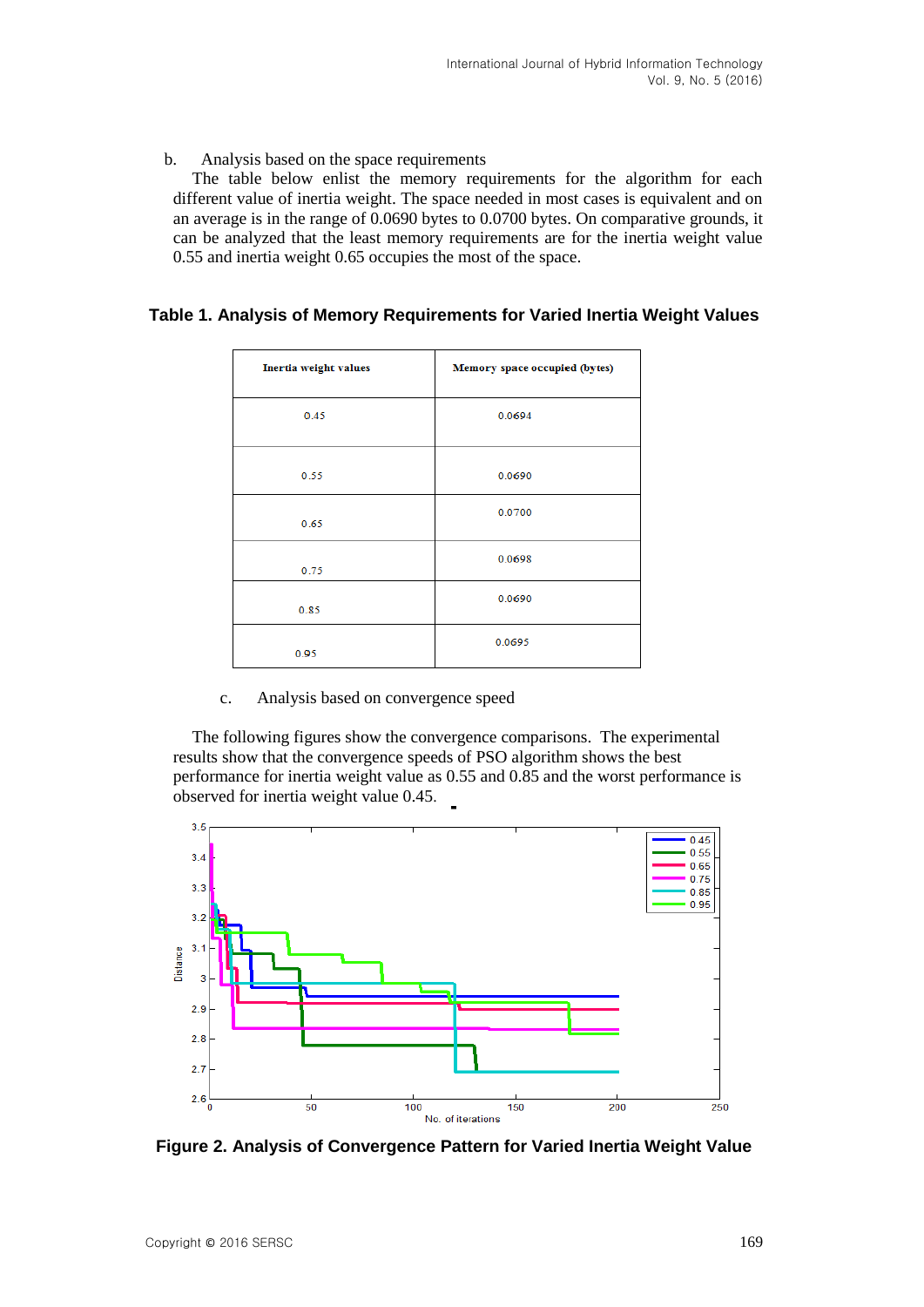# **7. Conclusion**

This paper presents an analysis of the scenario in which the varied values of inertia weight are taken into consideration for checking the performance of PSO. To make the results more specific in nature inertia weight PSO algorithm is used for solving the classical TSP problem. A precise evaluation of performance of PSO is carried out on the basis of run-time, memory requirements and convergence trends obtained for different inertia weight values. From the experimental results it can be undoubtedly observed that on increasing the inertia weight value the run-time increases. For space complexity it can be analysed that the space requirement for all inertia weight values lie within the range of 0.0690 and 0.0700 with the best case result for inertia weight value 0.55 and worst case results. In case of convergence speed the algorithm shows best convergence when inertia weight value is taken as 0.55 and 0.85 and shows the worst convergence when the inertia weight value is taken to be 0.45.

| Criteria         | Best Inertia weight Value | Worst Inertia Weight Value |
|------------------|---------------------------|----------------------------|
| Runtime          | 0.45                      | 0.95                       |
| Memory in<br>use | 0.55 and 0.85             | 0.65                       |
| Convergence      | 0.55 and 0.85             | 0.45                       |

**Table 2. Conclusions Derived from the Experimental Results Obtained**

## **Acknowledgment**

History of all great works is a clear indication that no great work was ever done without either the active or passive support of a person's surroundings and one's close quarters. This research paper is made possible through the help and support from everyone, including: parents, teachers, family, friends, and in essence, all sentient beings. Especially, I would like to dedicate my acknowledgment of gratitude toward the following significant advisors and contributors: First and foremost, I would like to thank Er. Mandeep Kaur for her support and encouragement. She kindly read my paper and offered invaluable detailed advices on organization and the theme of the paper. Finally, I sincerely thank to my parents, family, and friends for their consistent the advice and support. The product of this research paper would not be possible without all of them.

## **References**

- [1] R.C. Eberhart and J. Kennedy, "Particle Swarm Optimization", IEEE Conference on Neural Networks, **(1995)**.
- [2] Y. Shi and R.C. Eberhart, "Particle Selection in Particle Swarm Optimization", **(1998)**.
- [3] R.C. Eberhart and Y. Shi, "Modified Particle Swarm Optimizer", IEEE Conference on Evolutionary Computation, **(1998)**.
- [4] P.N. Suganthan, "Particle Swarm Optimizer with Neighbourhood Operator", Congress on Evolutionary Computation, **(1999)**.
- [5] Y. Shi and R.C. Eberhart, "Empirical Study of Particle Swarm Optimization", Congress on Evolutionary Computation, (**1999)**.
- [6] J. Kennedy and M.Clerc, "Particle Swarm Explosion, Stability, Convergence in Multi-Dimensional Space", **(2002)**.
- [7] R. Mendes and J. Kennedy, "The Population Structure and Particle Swarm Performance", Congress on Evolutionary Computation, **(2002)**.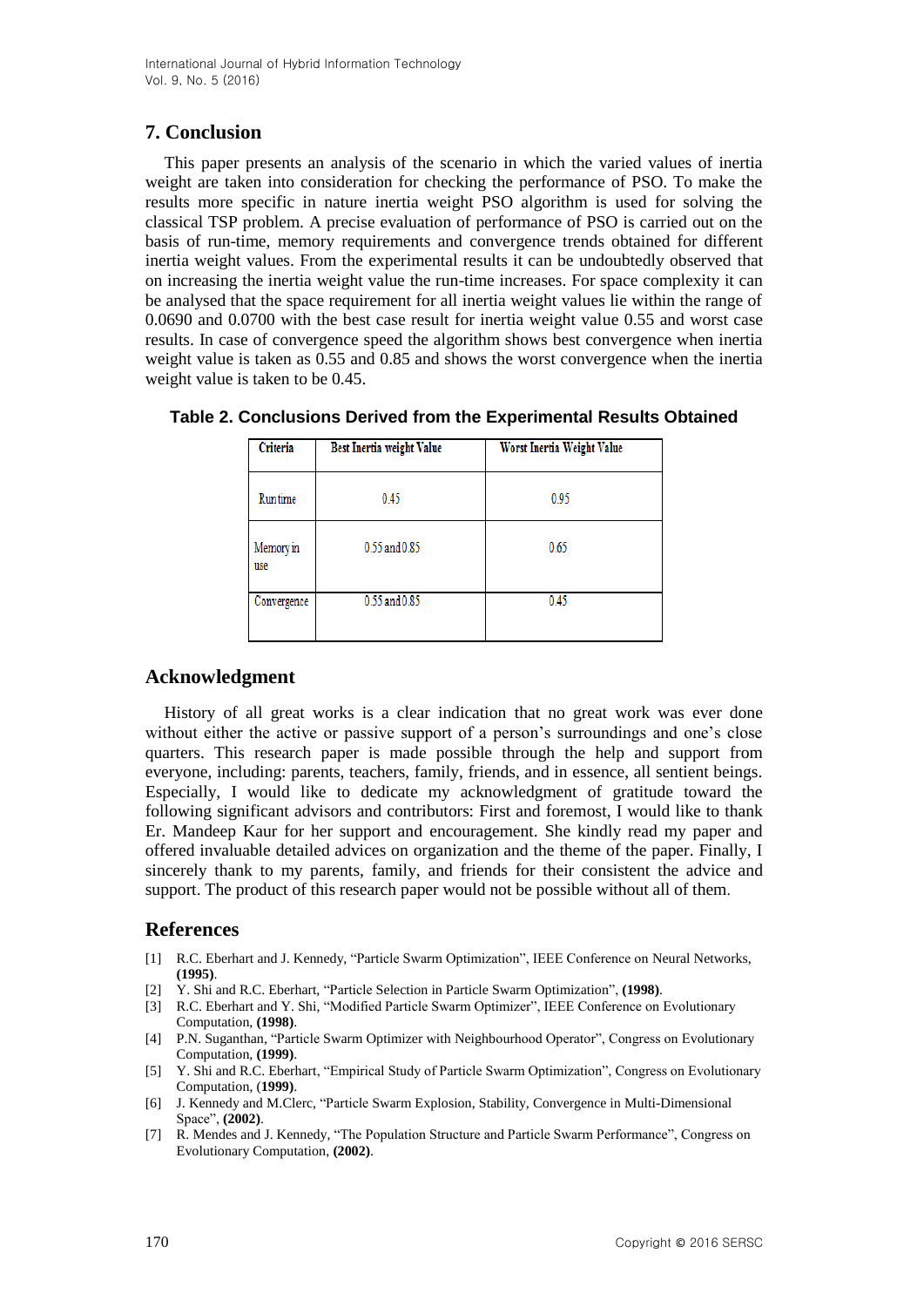- [8] Y. Shi and R.C. Eberhart, "Tracking and optimizing Dynamic Systems with Particle Swarm", **(2001)**.
- [9] F.V. Bergh and A.P. Engelbrecht, "A Cooperative Approach to Particle Swarm Optimization", **(2004)**.
- [10] M.S. Arumugam and M.V.C. Rao, "The Performance of Particle Swarm Algorithm with Inertia Weight Variants for Computing Optimal Class of Hybrid Systems", **(2006)**.
- [11] M. Iwamatsu, "Locating All the Global Minima using Multi-species Particle Swarm Optimizer: The Inertia Weight and the Constriction Factor Variants", IEEE Congress on Evolutionary Computation, (**2006)**.
- [12] Y. Feng, X, A.X. Wang, G.F. Teng and Y.M. Yao, "Chaotic Inertia Weight Particle Swarm Optimization", Innovative Computing Information and Control, **(2007)**.
- [13] R.F. Malik, T.A. Rahman. R. Nhah and S.Z.M. Hashim, "New Particle Swarm Optimization with Sigmoidal Increasing Inertia Weight", International Journal of Computer Science and Security, **(2007)**.
- [14] M.O. Lin, Zheng Hua, "Improved PSO Algorithm with Adaptive Inertia Weight and Mutation", World Congress on Computer Science and Information Engineering, (**2009)**.
- [15] J. Xin, G. Chen and Y. Hai, "The Particle Swarm Optimization with Multi-Stage Linear Decreasing Inertia Weight", Computational Sciences and Optimization, **(2009)**.
- [16] Sameh Kessentini and Dominique Barchiesi, "Particle Swarm Optimization and Adaptive Inertia Weight", International Journal of Machine Learning and Computing, (**2015)**.
- [17] K. Kentzoglanakis and M. Poole, "Particle Swarm Optimization with Oscillating Inertia Weight", Conference on Genetic and Evolutionary Computation, **(2009)**.
- [18] R.C. Eberhart and Y. Shi, "Comparison between Genetic Algorithms and Particle Swarm Optimization", Evolutionary Programming", **(1998)**.